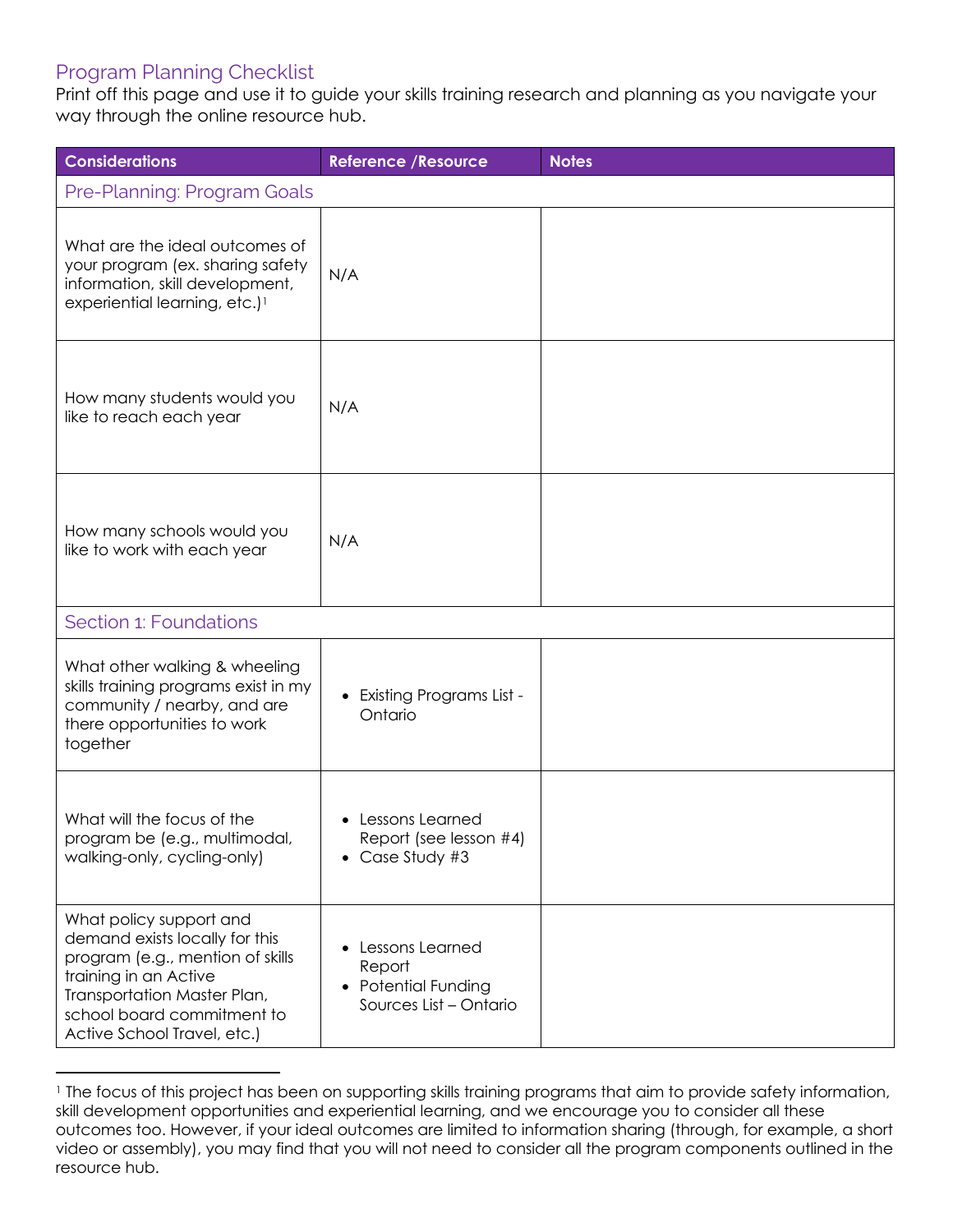| Which organization /<br>department is best suited to<br>take the lead on the program<br>and do things like hire a<br>coordinator, train instructors,<br>conduct school outreach, etc. | Lessons Learned<br>Report                            |  |
|---------------------------------------------------------------------------------------------------------------------------------------------------------------------------------------|------------------------------------------------------|--|
| Does that organization /<br>department have existing<br>capacity, or would a new role<br>be created for program<br>coordination                                                       | Lessons Learned<br>Report                            |  |
| What connections do we have<br>at the school board to help<br>bring this program into schools                                                                                         | Lessons Learned<br>Report<br>$\bullet$ Case Study #2 |  |
| What age group will be the<br>ideal focus for the program?                                                                                                                            | Lessons Learned<br>Report (see lesson #5)            |  |
| How many hours of training will<br>ideally be provided?                                                                                                                               | Lessons Learned<br>Report (see lesson #6)            |  |
| What kind of equipment will be<br>provided through the program<br>for participants                                                                                                    | Lessons Learned<br>Report (see lesson<br>#10)        |  |
| What partners are well<br>positioned to support the<br>program, including:<br>· bicycle maintenance,<br>transportation & storage<br>• instructor recruitment                          | Lessons Learned<br>Report (see lesson<br>#12)        |  |
| Can we get school-board<br>permission to take students off-<br>site for a walk and/or bike ride in<br>the community                                                                   | Lessons Learned<br>Report (see lesson #9)            |  |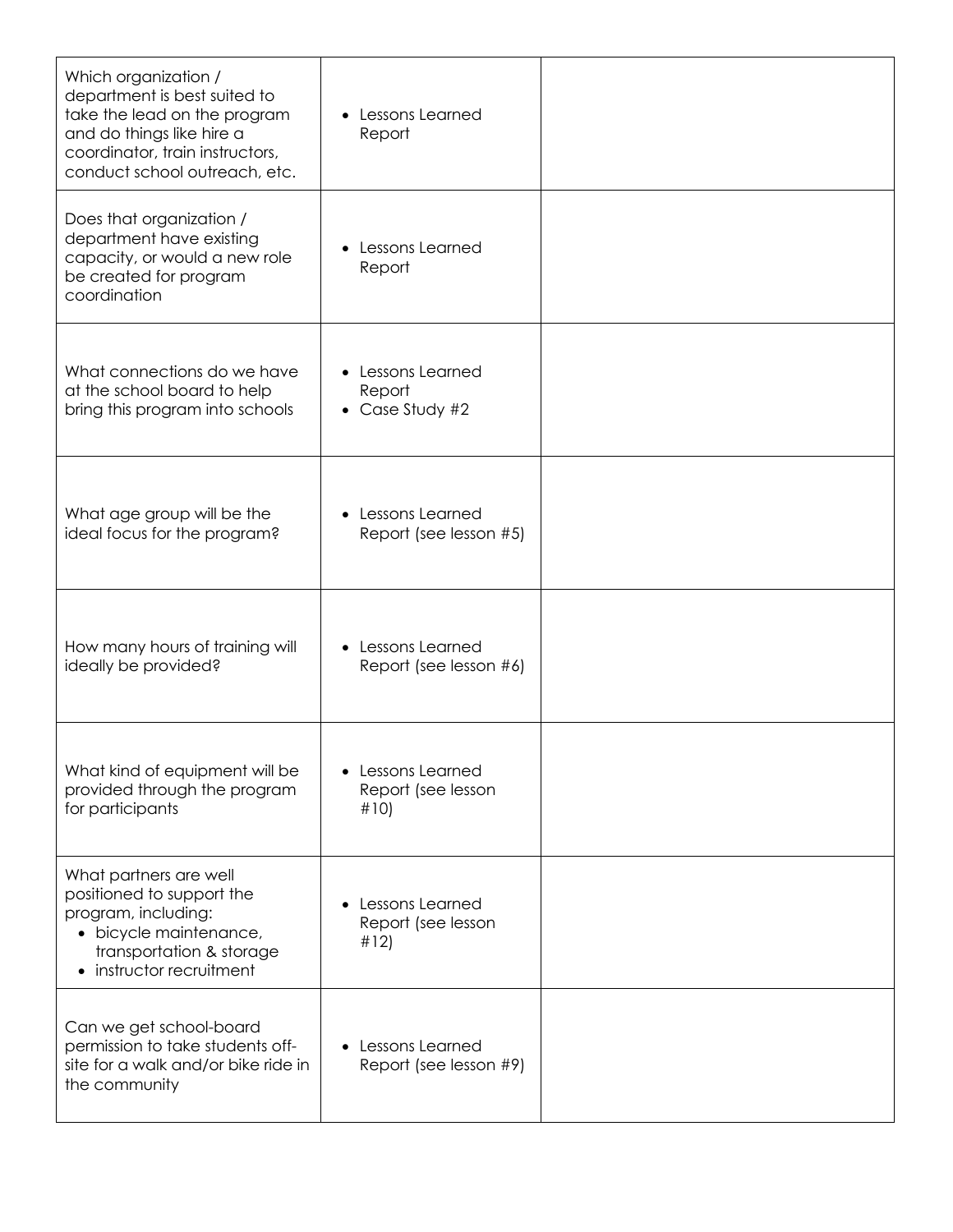| Section 2: Program Expenses and Funding Opportunities                                                            |                                                                                        |  |  |  |
|------------------------------------------------------------------------------------------------------------------|----------------------------------------------------------------------------------------|--|--|--|
| Our estimated program<br>expenses                                                                                | • Program Expense<br>Mapping Tool<br>Lessons Learned<br>Report (see lesson #2)         |  |  |  |
| What are the available funding<br>sources and models for the<br>program                                          | • Potential Funding<br>Sources List<br>Lessons Learned<br>Report (see lesson #3)       |  |  |  |
| Section 3: Program Materials                                                                                     |                                                                                        |  |  |  |
| Which existing program<br>materials seem like a good fit for<br>our program                                      | • Case Study #1<br>• Skills Training<br>Curriculum Samples                             |  |  |  |
| What are the key school<br>curriculum connections that can<br>be highlighted to make the case<br>for our program | • School Curriculum<br>Connections                                                     |  |  |  |
| Section 4: Instructor Training and Recruitment                                                                   |                                                                                        |  |  |  |
| Are there people who are<br>trained instructors already in the<br>community?                                     | • Instructor Training Tips                                                             |  |  |  |
| How will we train new instructors<br>for the program                                                             | Instructor Training Tips<br>Case Study #4<br>Lessons Learned<br>Report (see lesson #7) |  |  |  |
| What avenues exist for recruiting<br>potential instructors                                                       | Instructor Training Tips<br>$\bullet$                                                  |  |  |  |